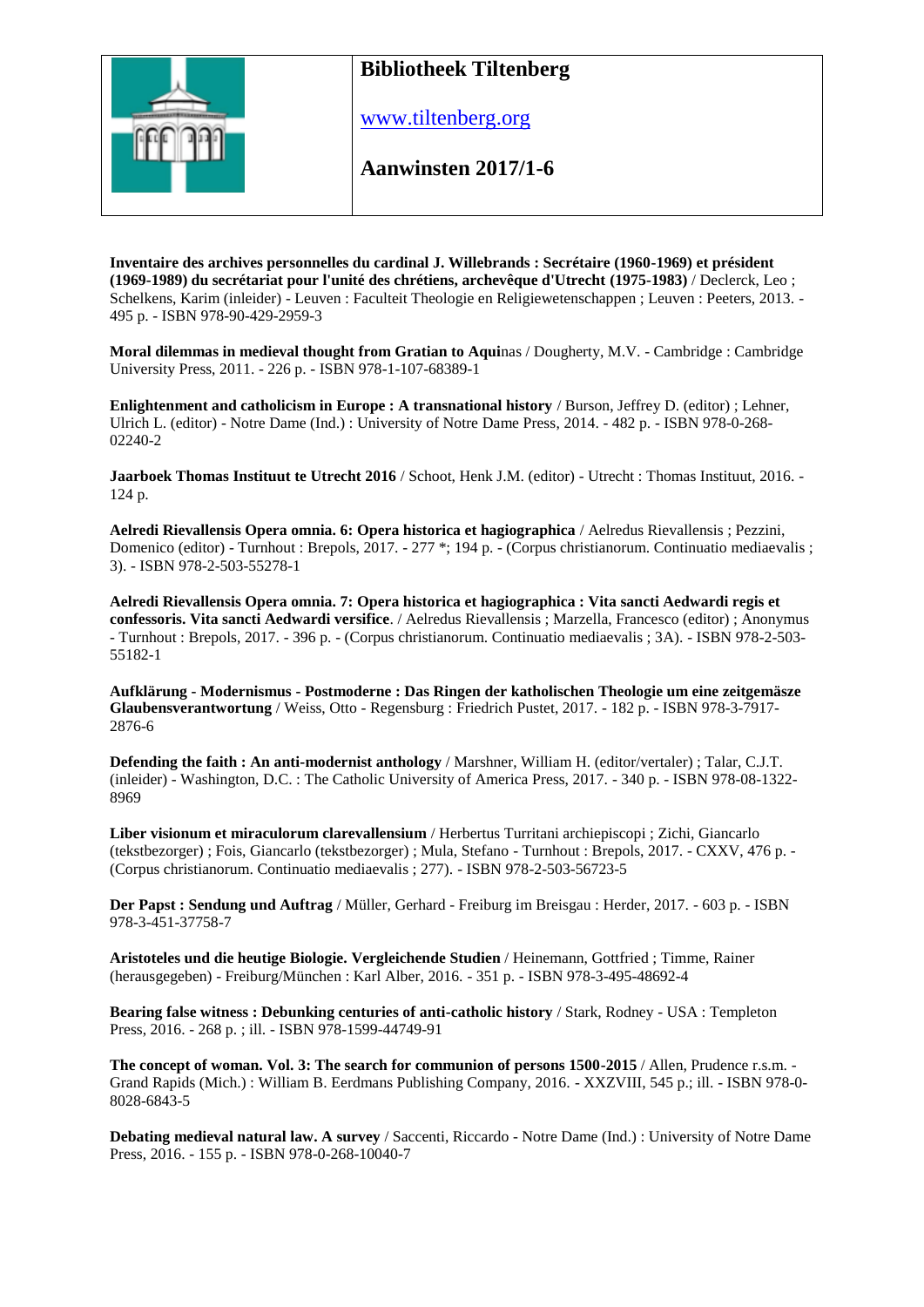

www.tiltenberg.org

#### **Aanwinsten 2017/1-6 Aanwinsten 2014**

**Divine election : A catholic orientation in dogmatic and ecumenical perspective** / Echeverria, Eduardo J. - Eugene : Pickwick Publications, 2016. - IX, 303 p. - ISBN 978-1-62564-992-8

**De draad van Penelope : Europa tussen ironie en waarheid** / Vanheeswijck, Guido - Antwerpen : Polis, 2016. - 351 p. - ISBN 978-94-6310-020-5

**Glossae super Peri Hermeneias II: "Doctrinae sermonum". De propositionibus modalibus** / Anonymus ; King, Peter (editor) ; Jacobi, Klaus (editor) ; Strub, Christian (editor) - Turnhout : Brepols, 2016. - LXXIV, 273 p. - (Corpus christianorum. Continuatio mediaevalis ; 206 A). - ISBN 978-2-503-55468-6

**De hemelse hiërarchie van Dionysius de Areopagiet** / Dionysius Aeropagita ; Orbán, Arpád P. (inleider/vertaler/commentator) - Hilversum : Verloren, 2016. - 169 p. - ISBN 978-90-8704-608-8

**Hope for the world : To unite all things in Christ : Conversations with Guillaume d' Alançon** / Burke, Raymond L. ; d' Alançon, Guillaume (interviewer) - San Francisco : Ignatius Press, 2016. - 123 p. - ISBN 978-1- 62164-116-2

**Les noms divins (Chapitres V-XII). La théologie mystique** / Pseudo-Dionysius de Areopagiet ; Suchla, B.R. (tekstbezorger) ; Ritter, Adolf Martin (tekstbezorger) ; de Andia, Ysabel (inleider/vertaler/commentator) - Paris : Cerf, 2016. - 459 p. - ISBN 978-2-204-10790

**Les noms divins (Chapitres I-IV)** / Pseudo-Dionysius de Areopagiet ; Suchla, B.R. (tekstbezorger) ; de Andia, Ysabel (inleiding/annotaties/vertaling) - Paris : Cerf, 2016. - 459 p. - ISBN 978-2-204-10790

**Thomas Handbuch** / Leppin, Volker (Herausgegeben von) - Tübingen : Mohr Siebeck, 2016. - 523 p. - ISBN 978-3-16-149230-3

**Early Latin theology** / Lonergan, Bernard J. F. sj ; Shields, Michael G. (vertaler) ; Doran, Robert M. sj (editor) ; Monsour, H. Daniel (editor) - Toronto : University of Toronto Press, 2011. - XVII, 713 p. - (Collected works of Bernard Lonergan. The Robert Mollot Collection ; 19). - ISBN 978-1-4426-1235-8

**The incarnate word** / Lonergan, Bernard J. F. sj ; Hefling, Charles C. (vertaler) ; Doran, Robert M. sj (editor) ; Wilkins, Jeremy D. (editor) - Toronto : University of Toronto Press, 2016. - XXVIII, 863 p. - (Collected works of Bernard Lonergan. The Robert Mollot Collection ; 8). - ISBN 978-1-4426-2912-7

**The ontological and psychological constitution of Christ** / Lonergan, Bernard J. F. sj ; Shields, Michael G. (editor/vertaler) ; Crowe, Frederick E. (editor) ; Doran, Robert M. sj (editor) - Toronto : University of Toronto Press, 2002. - VI, 295 p. - (Collected Works of Bernard Lonergan ; 7). - ISBN 0-8020-8474-5

**25 eeuwen theologie. Teksten toelichtingen** / ten Kate, Laurens (redactie) ; Poorthuis, Marcel (redactie) - Amsterdam : Boom, 2017. - 739 p.; ill. - ISBN 978-94610-5930-7

Adam and the genome : Reading scripture after genetic science / Venema, Dennis R. ; McKnight, Scot - Grand Rapids (Mich.) : Brazos Press, 2017. - 225 p. - ISBN 978-1-58743-394-8

**Als een lopend vuur : 500 jaar reformatie** / Bouwman, Annelies (onder redactie van) ; van Dorssen, Hanna (onder redactie van) - Zoetermeer : Boekencentrum, 2017. - 96 p. - ISBN 978-90-239-7123-8

**The Benedict option : A strategy for christians in a post-christian nation** / Dreher, Rob - New York : Sentinel, 2017. - 262 p. - ISBN 978-0-7352-1329-6

**Brich mir das Brot des Wortes : Festgabe für Papst em. Benedikt XVI. zum 90. Geburtstag** / Schaller, Christian (Herausgegeben von) ; Meervoudig auteurschap - Regensburg : Schnell + Steiner, 2017. - 260 p.; ill. - ISBN 978-3-7954-3248-5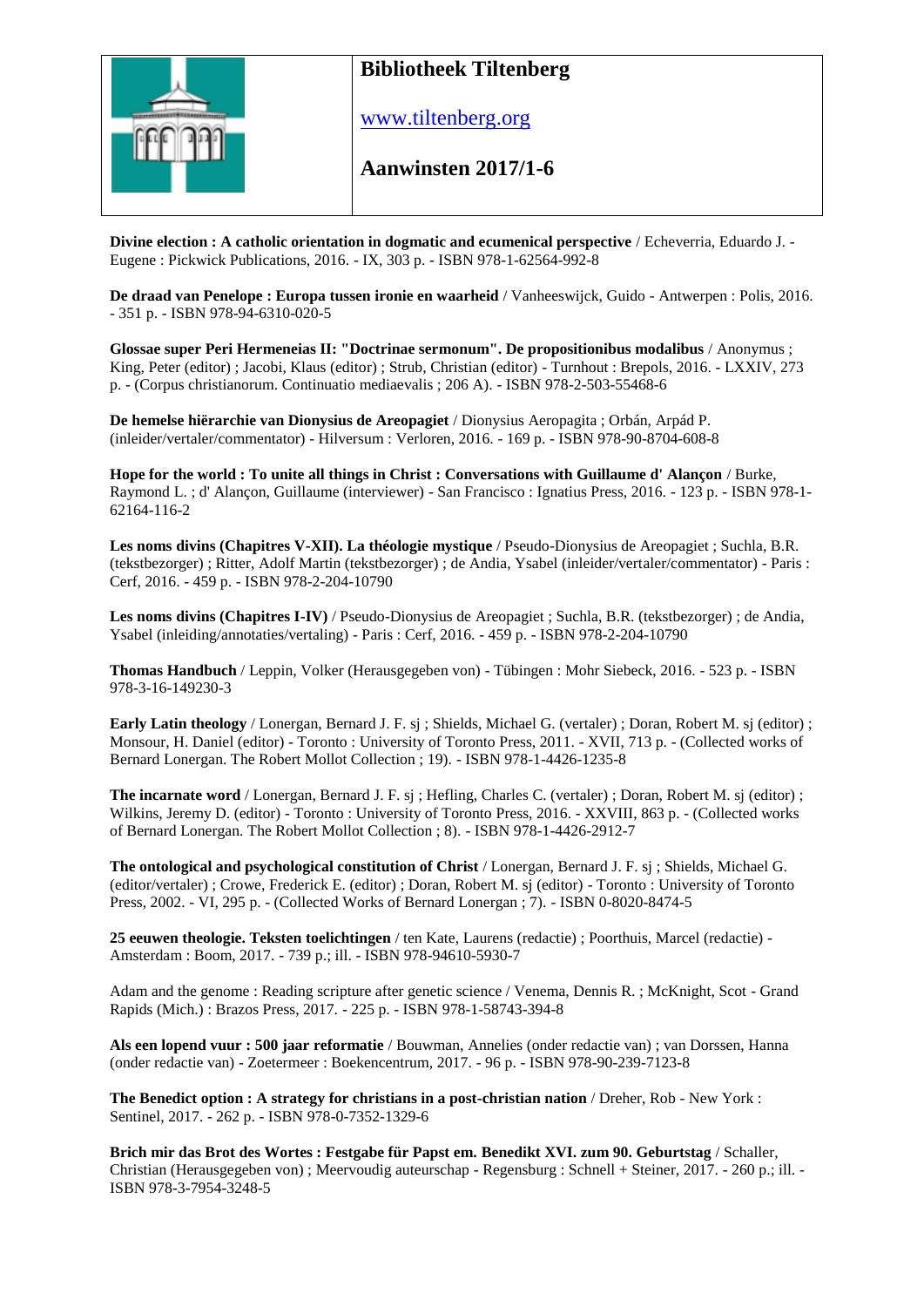

www.tiltenberg.org

#### **Aanwinsten 2017/1-6 Aanwinsten 2014**

**Called to holiness : On love, vocation, and formation** / Benedictus XVI ; Rossotti, Pietro (editor) - Washington, D.C. : Catholic University of America Press, 2017. - 263 p. - ISBN 978-0-8132-2924-9

**The character of the deacon : Spiritual and pastoral foundations** / Keating, James - New York/Mahwah : Paulist Press, 2017. - 171 p. - ISBN 978-0-8091-5306-0

**Compendium van het katholiek canoniek recht. 2: Verkondiging en sacramenten** / Meijers, Ton - Nijmegen : Valkhof Pers, 2017. - 205 p. - ISBN 978-90-5625-477-3

**Evolution and the fall** / Cavanaugh, William T. (editor) ; Smith, James K.A. (editor) - Grand Rapids (Mich.) : William B. Eerdmans Publishing Company, 2017. - 231 p. - ISBN 978-0-8028-7379-8

**Fatima - 100 Jahre danach : Geschichte, Botschaft, Relevanz** / Hauke, Manfred (Herausgegeben von) ; Meervoudig auteurschap - Regensburg : Friedrich Pustet, 2017. - 329 p. - (Mariologische Studien ; 25). - ISBN 978-3-7917-2882-7

**Glosae in regula sancti Benedicti abbatis ad usum Smaragdi abbatis sancti Michaelis** / van der Meer, Matthieu - Turnhout : Brepols Publishers, 2017. - CXXII, 363 p. - (Corpus christianorum. Continuatio mediaevalis ; 282). - ISBN 978-2-503-57276-5

**Die Komplet : Eine Auslegung des römisch-katholischen Nachtgebets** / Lumma, Liborius O. - Regensburg : Friedrich Pustet, 2017. - 240 p. - ISBN 978-3-7917-2878-0

**Konzils- und Papstidee : Untersuchungen zu ihrer Geschichte** / Sieben, Hermann-Josef sj - Paderborn/München/Wien/Zürich : Ferdinand Schöningh, 2017. - 263 p. - (Konziliengeschichte. Reihe B : Untersuchungen). - ISBN 978-3-506-78487-2

**Luther and his progeny : 500 years of protestantism and its consequences for church, state, and society** / Rao, John C. (editor) - Ohio : Angelico Press, 2017. - 280 p. - ISBN 978-1-62138-255-3

**Secularisation & Europe** / van Reeth, Jan ; Meervoudig auteurschap - 's-Hertogenbosch : Betsaida ; Krakowie : Uniwersytet Papieski Jana Pawla II, 2017. - 400 p. - ISBN 978-94-91-991-39-4

**Untersuchungen über die Liebe** / Thomas Aquinas ; Ratzinger, Joseph (vertaling) ; Schönberger, Rolf (nawoord) - Regensburg : Schnell + Steiner, 2017. - 227 p. - (Monographische Beiträge zu den Mitteilungen. Institut Papst Benedikt XVI. ; 4). - ISBN 978-3-7954-3246-1

**A catholic philosophy of education : The church and two philosophers** / D'Souza, Mario O. - Montreal & Kingston-London-Ithaca : McGill-Queen's University Press, 2016. - 290 p. - ISBN 978-0-7735-4772-8

**The day the revolution began : Reconsidering the meaning of Jesus's crucifixion** / Wright, Nicholas T. - New York : Harper One, 2016. - 440 p. - ISBN 978-0-06-233438-1

**Erasmus Oecumenicus : In vrijheid op zoek naar de bronnen van het geloof** / van Dartel, Geert - Nijmegen : Valkhof Pers, 2016. - 119 p.; ill. - (Annalen van het Thijmgenootschap ; 104,5). - ISBN 978-90-5625-472-8

**The God of the bible and the God of the philosophers** / Stump, Eleonore - Milwaukee (Wis.) : Marquette University Press, 2016. - 116 p. - (Aquinas Lecture Series ; 80). - ISBN 978-0-87462-189-1

**Im Gespräch mit der Zeit. Erster Teilband** / Ratzinger, Joseph ; Müller, Gerhard Ludwig (Herausgegeben von) - Freiburg-Basel-Wien : Herder, 2016. - 458 p. - (Gesammelte Schriften / Ratzinger, Joseph ; 13,1). - ISBN 978-3-451-34951-5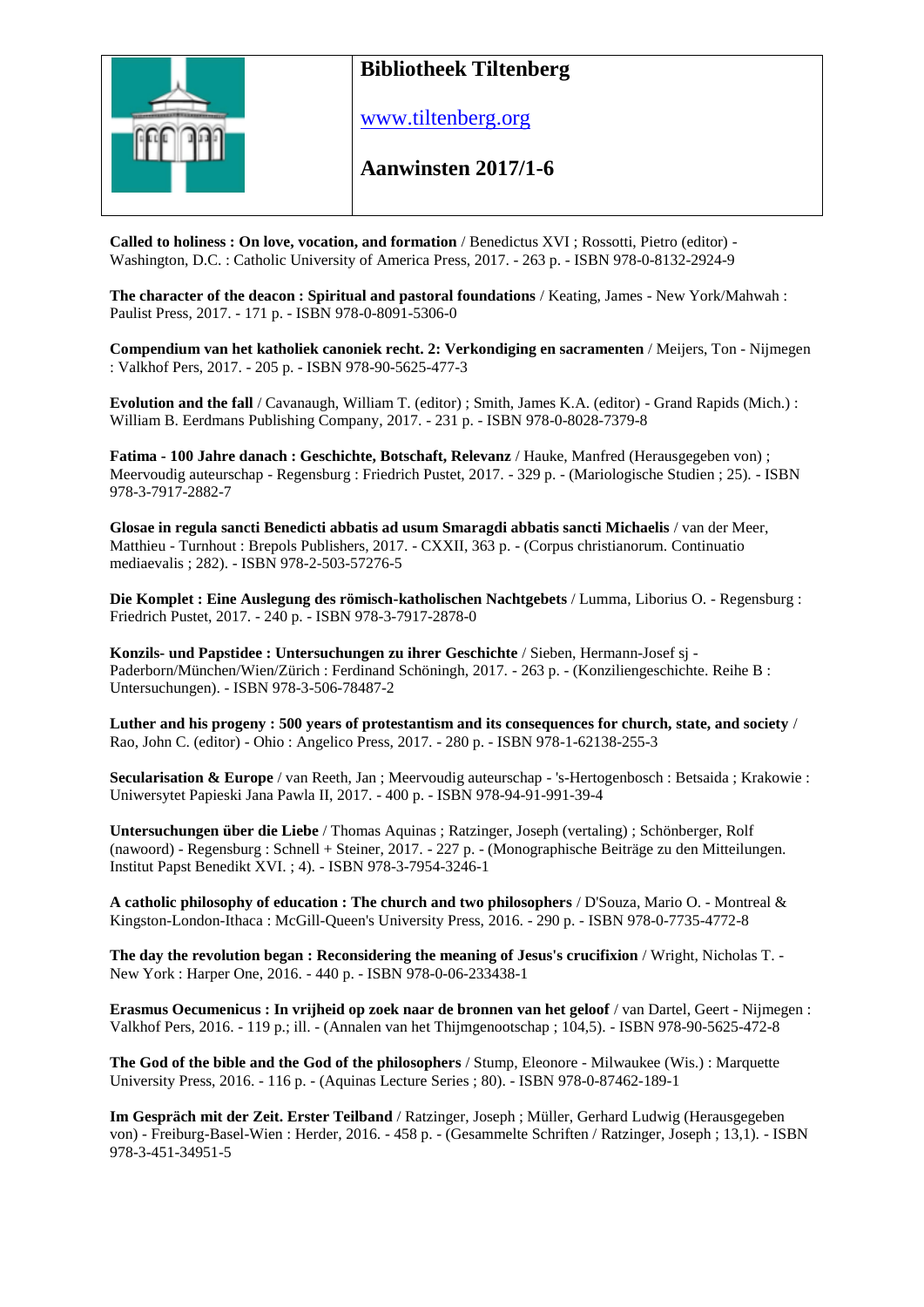

www.tiltenberg.org

#### **Aanwinsten 2017/1-6 Aanwinsten 2014**

**Im Gespräch mit der Zeit. Zweiter Teilband** / Ratzinger, Joseph ; Müller, Gerhard Ludwig (Herausgegeben von) - Freiburg-Basel-Wien : Herder, 2016. - XV, 461-985 p. - (Gesammelte Schriften / Ratzinger, Joseph ; 13,2). - ISBN 978-3-451-37592-7

**Kennis en geloof** / Plantinga, Alvin - Kampen : Brevier, 2016. - 186 p. - ISBN 978-94-91583-86-5

**The mystery of marriage : A theology of the body and the sacrament** / Cahall, Perry J. - Chicago (Ill.) : Hillenbrand Books, 2016. - 490 p. - ISBN 978-1-59526-040-7

**Revisiting Aquinas' proofs for the existence of God** / Arp, Robert - Leiden : Brill, 2016. - 273 p. - ISBN 978- 90-04-31157-2

**Zwischen Schreibmaschine und Pileolus : Erinnerungen an meine Zeit als Sekretär des Hochwürdigsten Herrn Joseph Kardinal Ratzinger in München und Rom September 1978 - Dezember 1983** / Fink, Bruno - Regensburg : Schnell + Steiner, 2016. - 116 p.; ill. - (Monographische Beiträge zu den Mitteilungen. Institut Papst Benedikt XVI. ; 3). - ISBN 978-3-7954-3168-6

**Van Hollandse wereldbekering tot mondiale verbondenheid : Het verhaal van de Graal 1921-heden** / Derks, Marjet - Hilversum : Verloren, 2016. - 250 p.; ill. - ISBN 978-90-8704-607-1\

**Pauline perspectives : Essays on Paul, 1978-2013** / Wright, N.T. - Minneapolis : Fortress Pres, 2013. - XIX, 620 p. - ISBN 978-0-8006-9963-5

**De Nederlandse paus Adrianus van Utrecht 1459-1523** / Geurts, Twan - Amsterdam : Balans, 2017. - 320 p.; ill. - ISBN 978-94-6003-121-2

**Aan de Maliebaan : De kerk, het verzet, de NSB en de SS op een strekkende kilometer** / van Liempt, Ad - Amsterdam : Balans, 2015. - 239 p.; ill. - ISBN 978-94-600-3866-2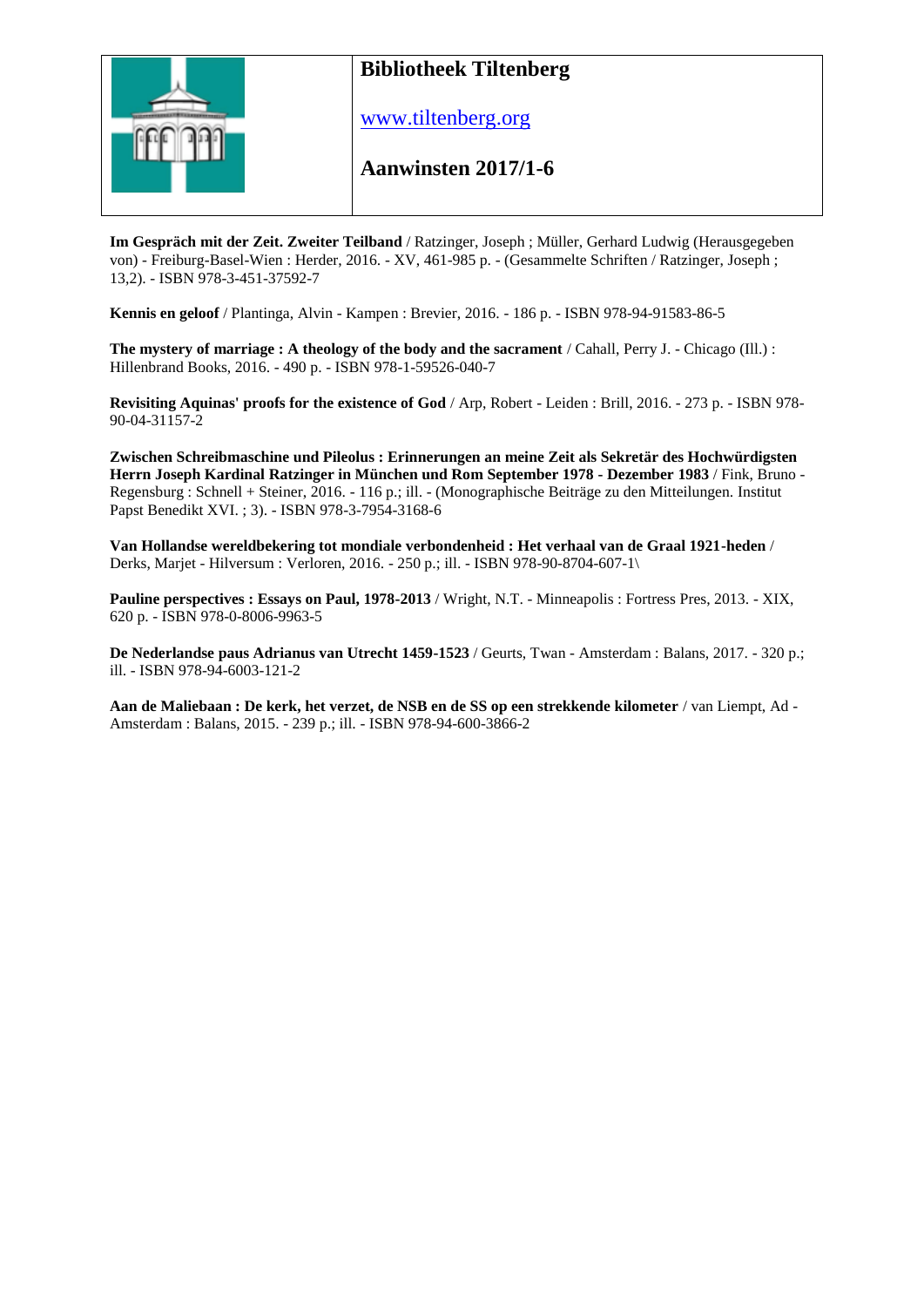

www.tiltenberg.org

#### **Aanwinsten 2017/7-12 Aanwinsten 2014**

**Transformed in Christ. Essays on the Renewal of Moral Theology** / Grabowski, John S. - Ave Maria : Sapientia Press of Ave Maria University, 2017. - xiii, 261 p. - (Faith & Reason: Studies in Catholic Theology & Philosophy). - ISBN 978-1-932589-80-1

**Johannes Paul II. - Gesetzgeber der Kirche** / Gerosa, Libero (Herausgegeben von) ; Müller, Ludger (Herausgegeben von) ; Gänswein, Georg (voorwoord) - Paderborn : Ferdinand Schöningh, 2017. - 207 p. - ISBN 978-3-506-78709-5

**Die Psalmen bei den Kirchenvätern. Psalm 1-30** / Heither, Theresia osb ; Reemts, Christiana osb - Münster : Aschendorff, 2017. - 483 p. - ISBN 978-3-402-13227-2

**On the Body of the Lord** / Albertus Magnus ; Surmanski, Albert Marie op (vertaler) - Washington, D.C. : Catholic University of America Press, 2017. - 461 p. - (The Fathers of the Church. Mediaeval Continuation ; 17). - ISBN 9780813229584

**Thomas Aquinas's Summa theologiae** / McGinn, Bernard - Princeton : Princeton University Press, 2014. - 260 p. - ISBN 978 0 691 15426 8

**Kalâm : Arabisch denken over God en de wereld** / Van Reeth, Jan M.F. - Antwerpen : Garant, 2011. - 215 p. : ill. - ISBN 978-90-441-2745-4

**Wat de Koran echt zegt (en niet zegt)** / Derie, Peter - Utrecht : Kok, 2016. - 248 p. - ISBN 978-90-435-2697-5

**The light of Christ : An introduction to catholicism** / White, Thomas Joseph op - Washington : Catholic University of America Press, 2017. - 316 p. - ISBN 9780813229713

**Jesus, interpreted : Benedict XVI, Bart Ehrman, and the historical truth of the gospels** / Ramage, Matthew J. - Washington : Catholic University of America Press, 2017. - 287 p. - ISBN 9780813229089

Matthew : Exegetical commentary on the New Testament / Osborne, Grant R. - Zondervan, 2010. - 1154 p. - ISBN 978-0-310-24357

**Jaarboek Thomas Instituut te Utrecht 2017** / Schoot, Henk J.M. (editor) - Utrecht : Thomas Instituut, 2017. - 197 p.

**Over het zijnde en het wezen : Proeve van een ontologie** / Thomas Aquinas ; te Velde, Rudi A. (vertaler/inleider/commentator) - Eindhoven : Damon, 2017. - 152 p. - ISBN 978-94-6340-109-8

**Novum Testamentum graece et latine** / Nestle, Erwin (tekstbezorger) ; Aland, Kurt (editor) ; Nestle, Eberhard (tekstbezorger) - Stuttgart : Deutsche Bibelgesellschaft, 2014. - 45\*, 890 p. - ISBN 978-3-438-05163-9

**Novum Testamentum graece** / Nestle, Eberhard (Begründer) ; Nestle, Erwin (Begründer) ; Aland, Barbara (editor) ; Aland, Kurt (editor) ; Karavidopoulos, Johannes (editor) ; Martini, Carlo M. sj (editor) ; Metzger, Bruce M. (editor) - Stuttgart : Deutsche Bibelgesellschaft, 2016. - 94\*, 890 p. - ISBN 978-3-438-05140-0

**Bijlage bij het directorium voor de Nederlandse kerkprovincie : Liturgische formulieren en richtlijnen - (zondags)vieringen bij afwezigheid van een priester - liturgische gezangen - diocesane kalenders kerkgebouwen** / Nederlandse Bisschoppenconferentie. Beleidssector Liturgie - Nederlandse Bisschoppenconferentie. Beleidssector Liturgie, 2016. - 224 p. - (Liturgische Documentatie ; 13).

**Apocrypha Armeniaca I: Acta Pauli et Theclae. Prodigia Theclae. Martyrium Pauli** / Calzolari, Valentina (editor/commentator) - Turnhout : Brepols Publishers, 2017. - 738 p. - (Corpus christianorum. Series apocryphorum ; 20). - ISBN 978-2-503-56986-4